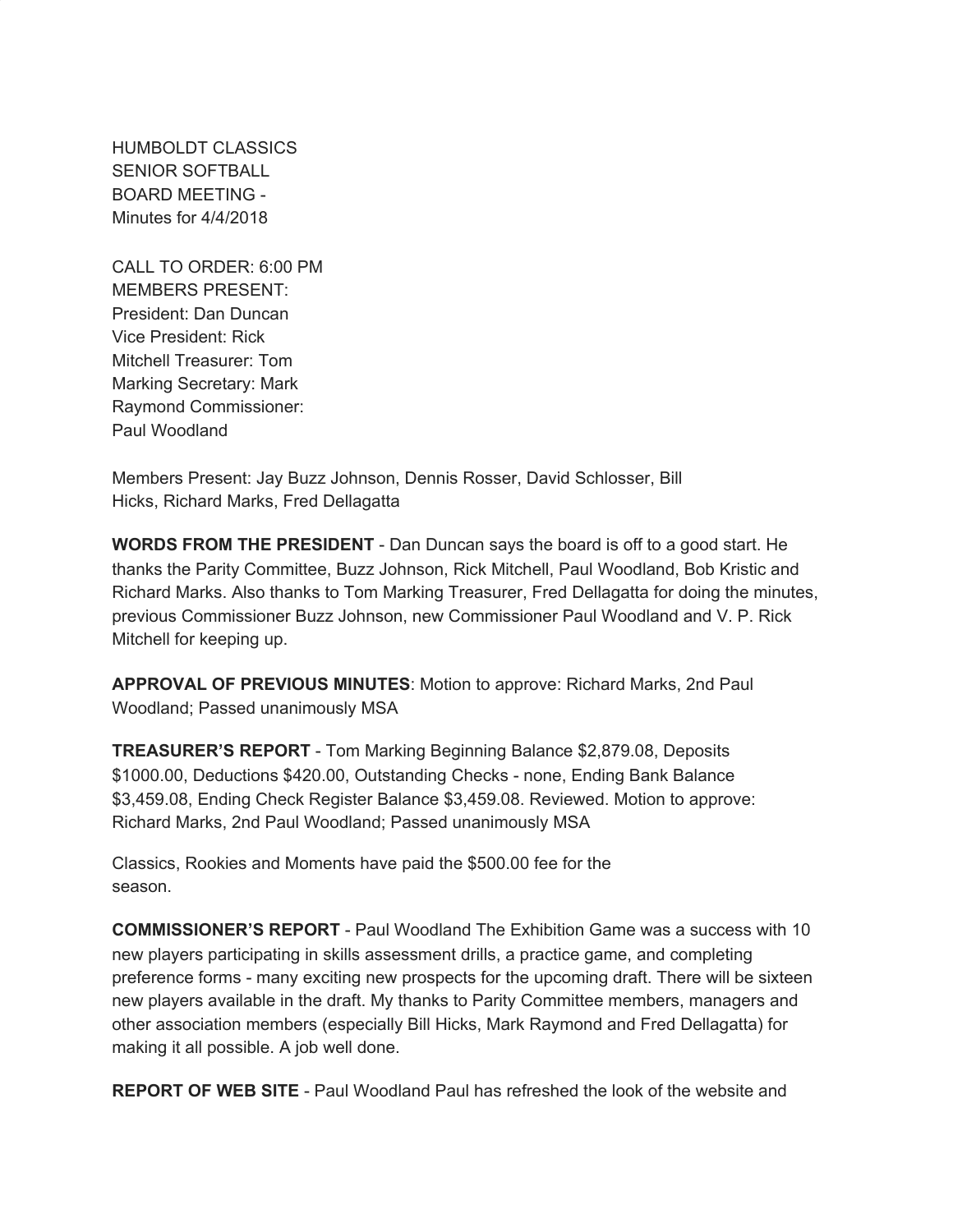brought it up to date, including adding the minutes from 2018 board meetings, an update of the calendar, and a clear presentation of the new rules for recruits which the Parity Committee worked so hard over the fall and winter to achieve and bring into the league to improve competition among the teams. Send website changes or suggestions to Paul as the website can be modified and improved.

## **PARITY COMMITTEE** - Paul

**Woodland** 

The final preparations for the Exhibition Game were made with Board Members Paul Woodland, Rick Mitchell, Buzz Johnson and Dan Duncan in attendance. Also present were Association Members Fred Dellagatta and Mark Raymond. Thank you for all your efforts.

**PRESEASON TOURNAMENT** - Richard Marks: Richard is to schedule a pre-season senior tournament for 4/21 and 4/22 at Pacific Union in Arcata. Richard will handle all finances and profits will go back to Humboldt Classic Senior Softball Association.

## **RHODY PARADE** - Bill

**Hicks** 

The Rhody Parade is in Eureka on 4/29. This is to be headed up by Bill Hicks to gather interest in making a float for participation in the parade, etc. Motion to purchase a new banner up to \$150.00 by Richard Marks, 2nd Mark Raymond; passed unanimously.

## **DATES TO REMEMBER** - Dan

Duncan

4/10/2018 Draft 6pm at the Pantry in Eureka.

4/24/2018 Parity Meeting 6pm at the Pantry in Eureka.

## **NEW BUSINESS**

An email was received from the Senior News. They want to do a story on Senior League Softball. Buzz Johnson was designated as the representative and he will contact Ted Pease the editors of Senior News.

Umpire Search Committee - It was agreed that umpires would be desirable to have. Tom Marking said it would cost \$1850 for the season. This is to be headed up by Paul Woodland, with Mark Raymond and Rick Mitchell, to see about the feasibility of hiring umpires for the 2019 season.